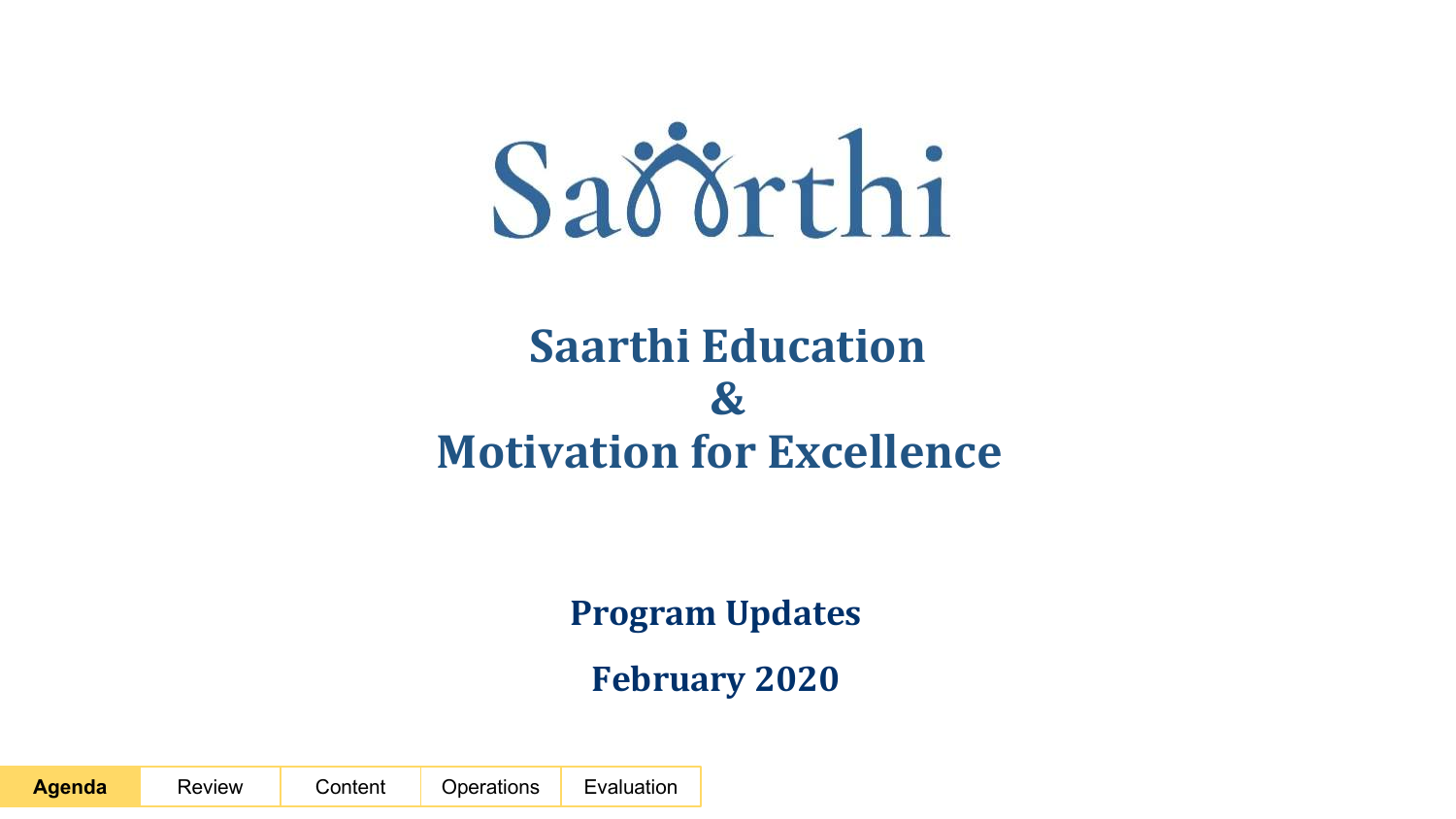### **Year in Review**

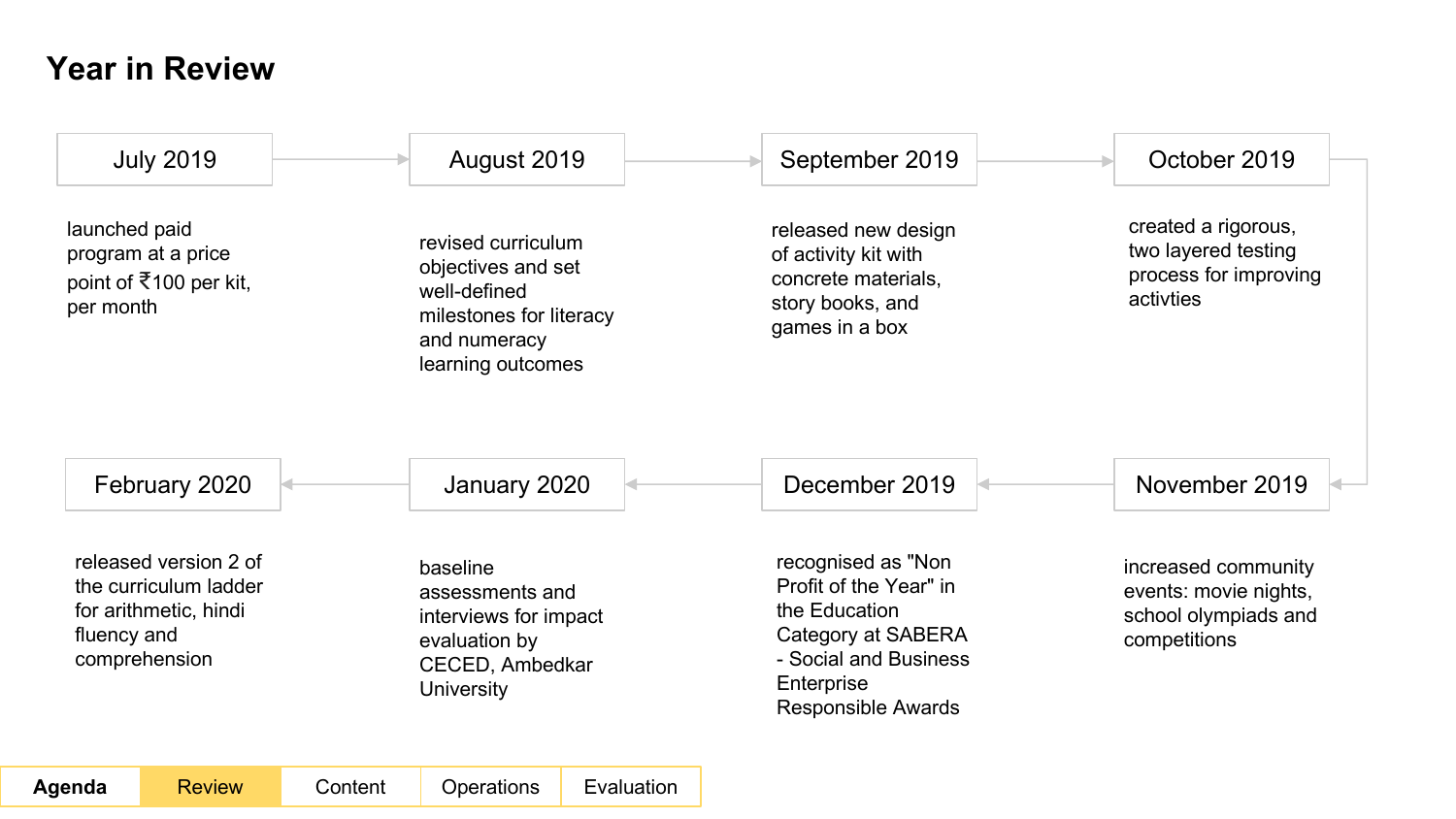Working with content experts such as Pritha Ghosh and with the Center for Early Childhood Education and Development (CECED) at Ambedkar University, developed a well-defined set of curriculum objectives and milestones.

|                                                                 |                                                                                                                        | <b>Milestone 1</b><br><b>80 activities</b>                      | Level 2<br><b>80 activities</b>                                     |                                                                                                  | Level 3<br><b>80 activities</b>                                     | Level 4<br><b>80 activities</b>                                                             | Level 5<br><b>80 activities</b>                                        | Level 6<br>80 activities                                         |
|-----------------------------------------------------------------|------------------------------------------------------------------------------------------------------------------------|-----------------------------------------------------------------|---------------------------------------------------------------------|--------------------------------------------------------------------------------------------------|---------------------------------------------------------------------|---------------------------------------------------------------------------------------------|------------------------------------------------------------------------|------------------------------------------------------------------|
| <b>Reading Fluency</b><br>$(25% \text{ of total})$<br>syllabus) |                                                                                                                        | Recognise the<br>sound and symbol<br>of 50% of the<br>Varnmala, | Recognise the<br>sound and symbol<br>of $100\%$ of the<br>Varnmala, |                                                                                                  | Segment and<br>blend to read up to<br>4 letter words.               | Read 25 non-<br>matra word<br>sentences, at a<br>stretch.                                   | Recognise the<br>sound and symbol<br>of all matras.                    | Read a Grade 1<br>text with 90%<br>accuracy.                     |
| Comprehension<br>$(12.5%$ of total<br>syllabus)                 | Listen to a story<br>Listen to a story<br>and answer factual<br>and answer<br>inference/CR<br>questions.<br>questions. |                                                                 |                                                                     | Participate in<br>shared reading of<br>picture-based<br>stories and answer<br>factual questions. | Read a short story<br>of non-matra<br>words to answer<br>questions. | Read a short story<br>with some support<br>to answer factual,<br>inference/CR<br>questions. | Read a Grade 1<br>level text<br>independently and<br>answer questions. |                                                                  |
| Arithmetic<br>$(37.5\% \text{ of total})$<br>syllabus)          | till 10.                                                                                                               | Recite, count and<br>compare quantities                         | Recite, count and<br>compare quantities<br>till 20.                 |                                                                                                  | Recognise and<br>associate quantity<br>with numerals till<br>10.    | Recognise and<br>associate quantity<br>with numerals till<br>100.                           | Perform addition<br>with carry over of<br>numbers till 100.            | Perform<br>subtracting with<br>borrowing of<br>numbers till 100. |
| Aqenda                                                          | Review                                                                                                                 | Content                                                         | Operations                                                          |                                                                                                  | Evaluation                                                          |                                                                                             |                                                                        |                                                                  |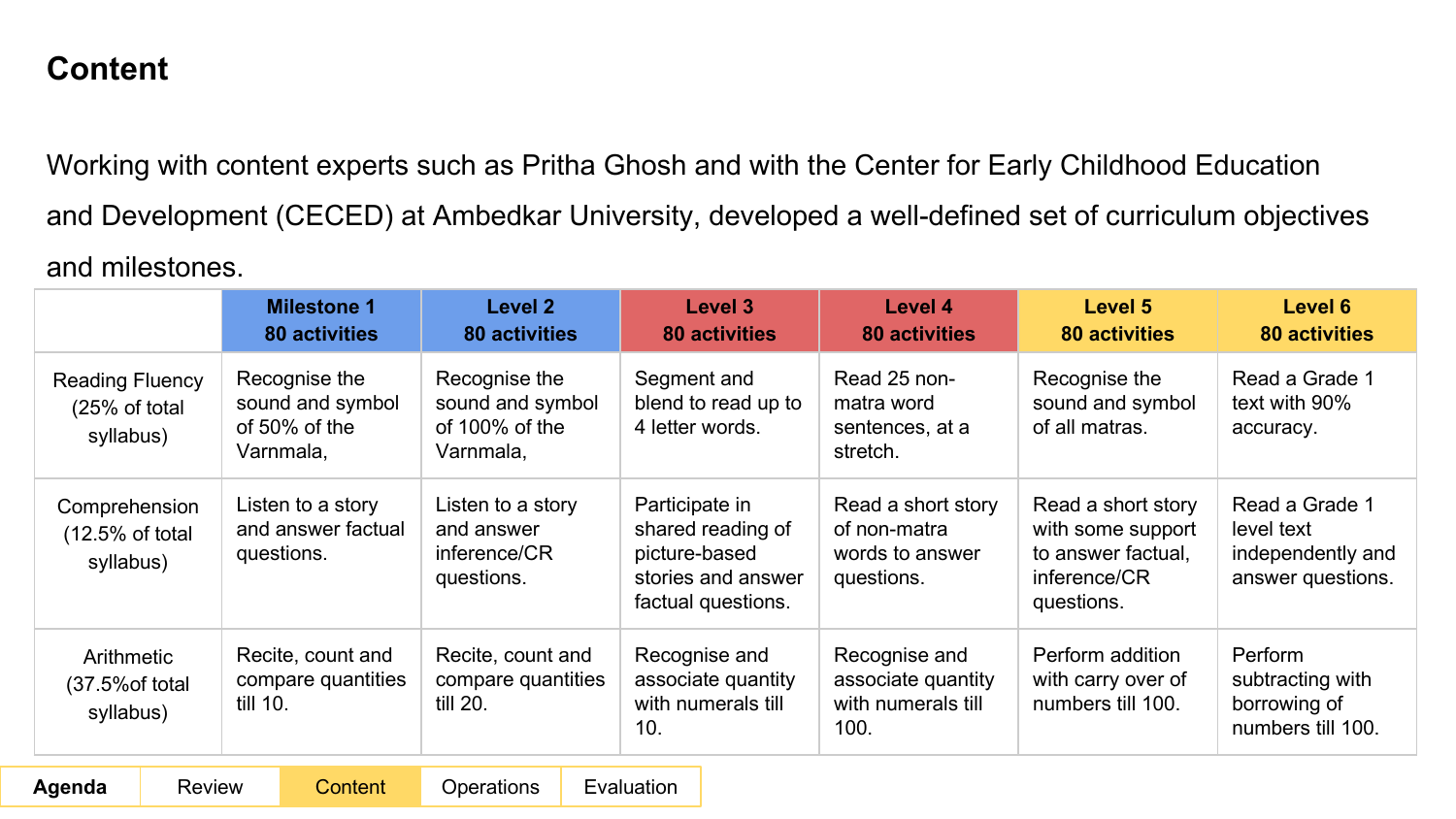Released 18 levelled-activity kits, a total of **348** activities; 174 numeracy activities and 174 literacy activities. Each activity was supported with a unique pre-recorded call and video.

Diversified activity kits to include concrete objects, story books, puzzles and literacy and/or numeracy skill building games.



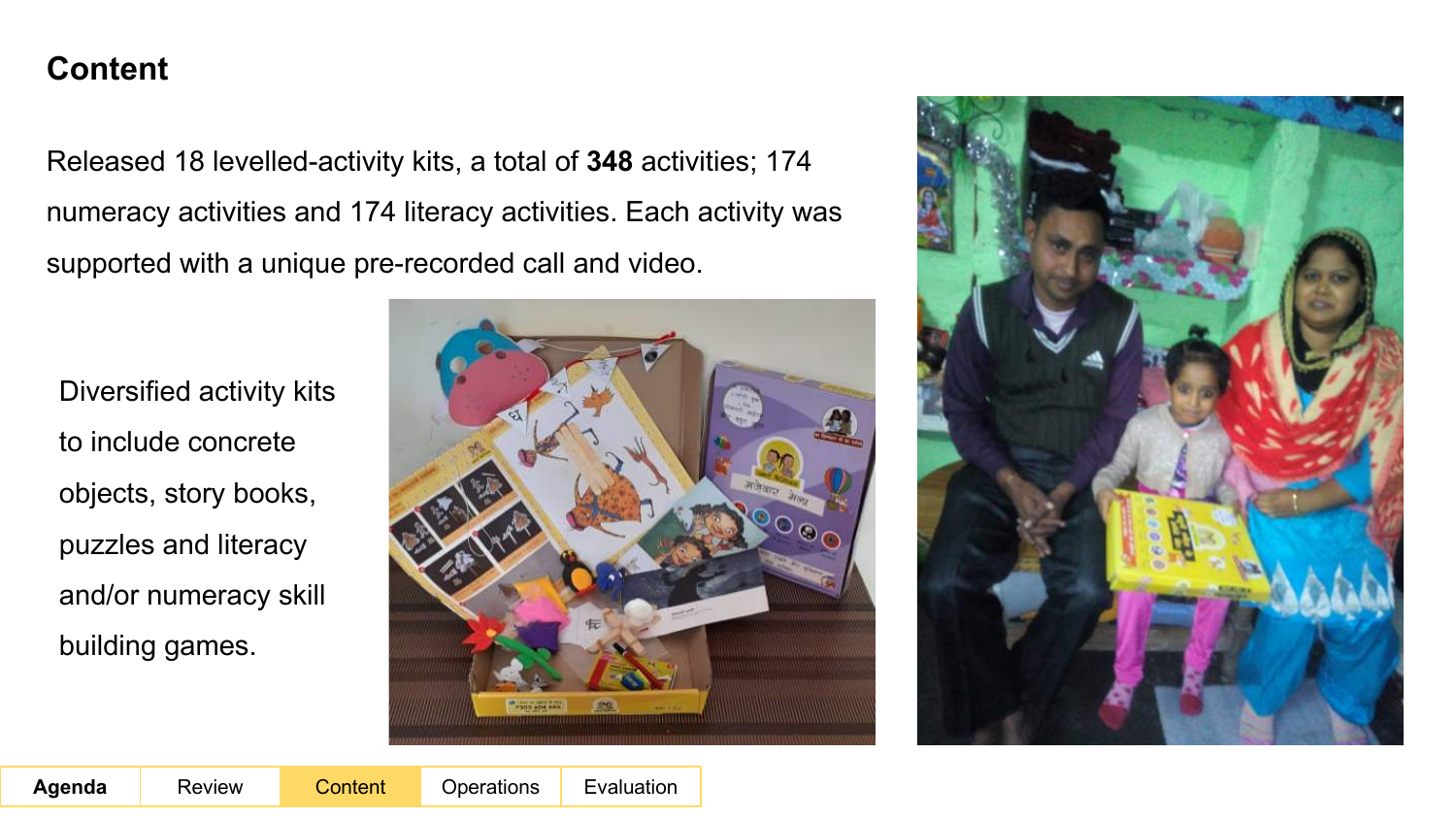Two-layered process for creating activities

- Alpha testing Small group testing to test between objective and impact
- Beta testing Large group testing test design and completion

This is followed by continuous feedback collection from the parents and schools.



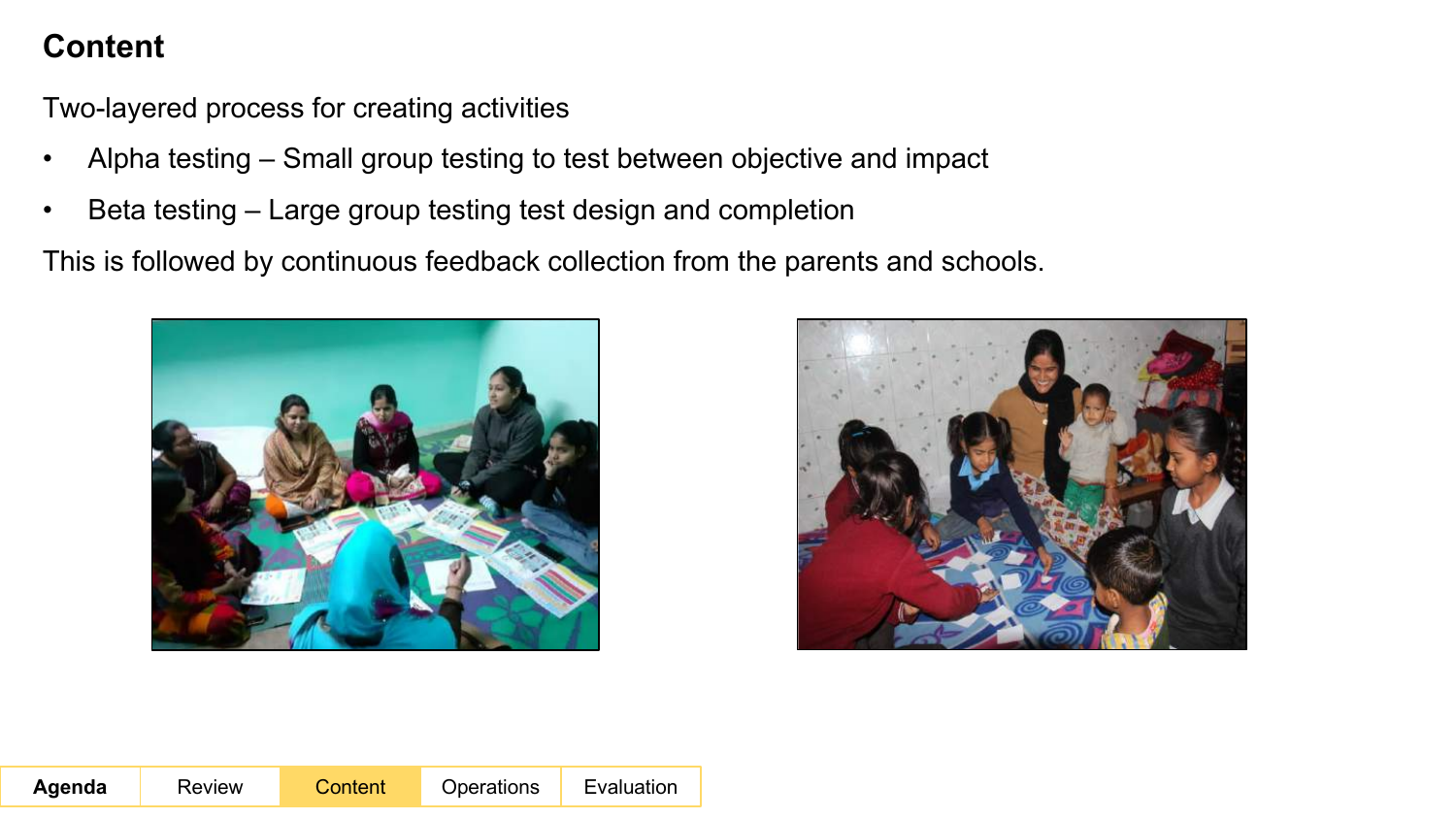The feedback collection process used by content Team meets with parents and children enrolled in the program, on a biweekly basis.

Content Team collects feedback along the following parameters:

- ease of use
- perceived value of activities
- activity design
- overall program satisfaction

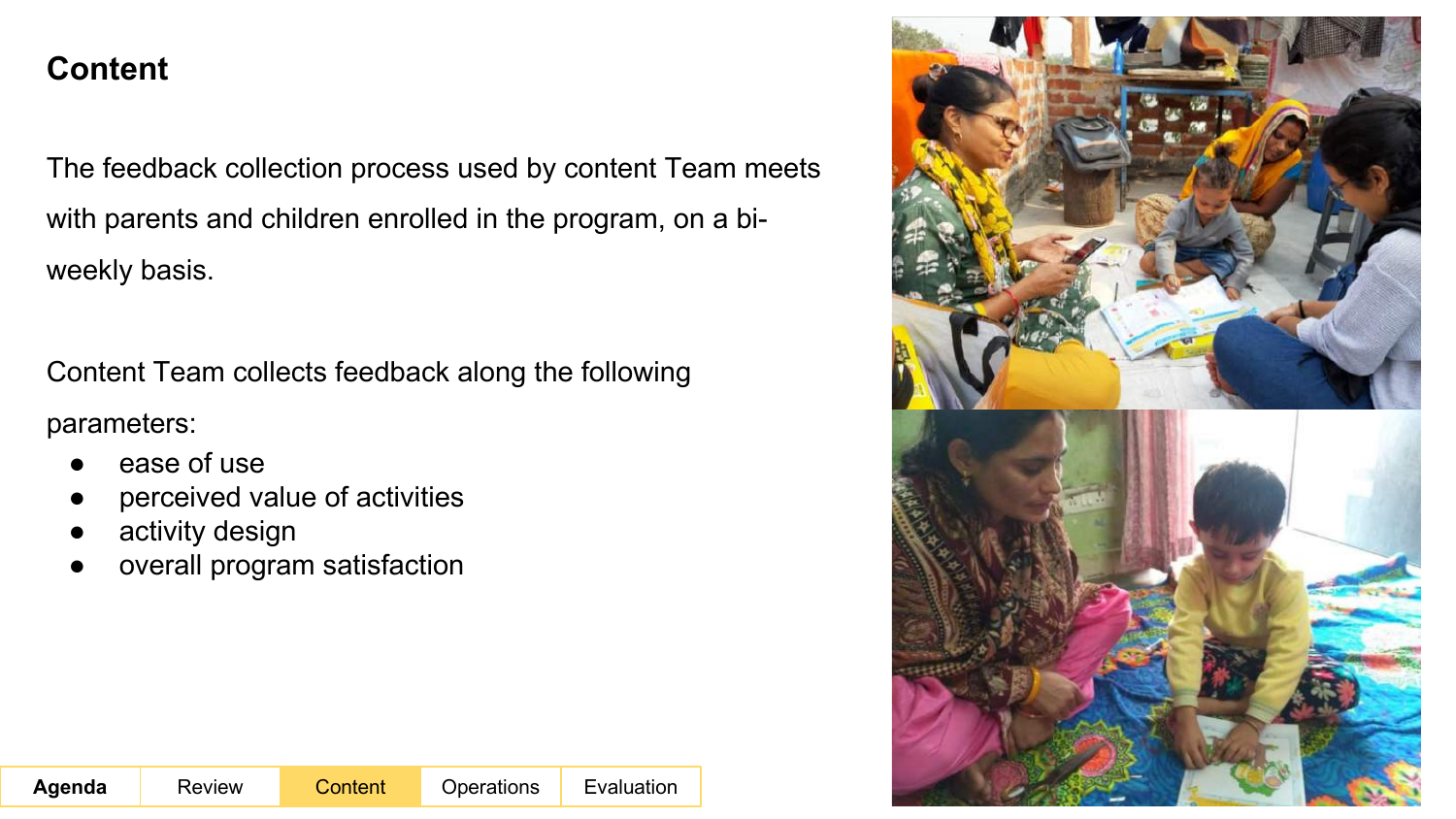Parents attributed their continuation in the program to three main factors:

- (1) children enjoyed doing the activities
- (2) helped in building child's knowledge
- (3) program ran from the convenience of their home



Questions for further product development:

- How do we bring personalisation into our activity kits?
- How do we in-build a practice of regular assessments of children leading to remedial or corrective action?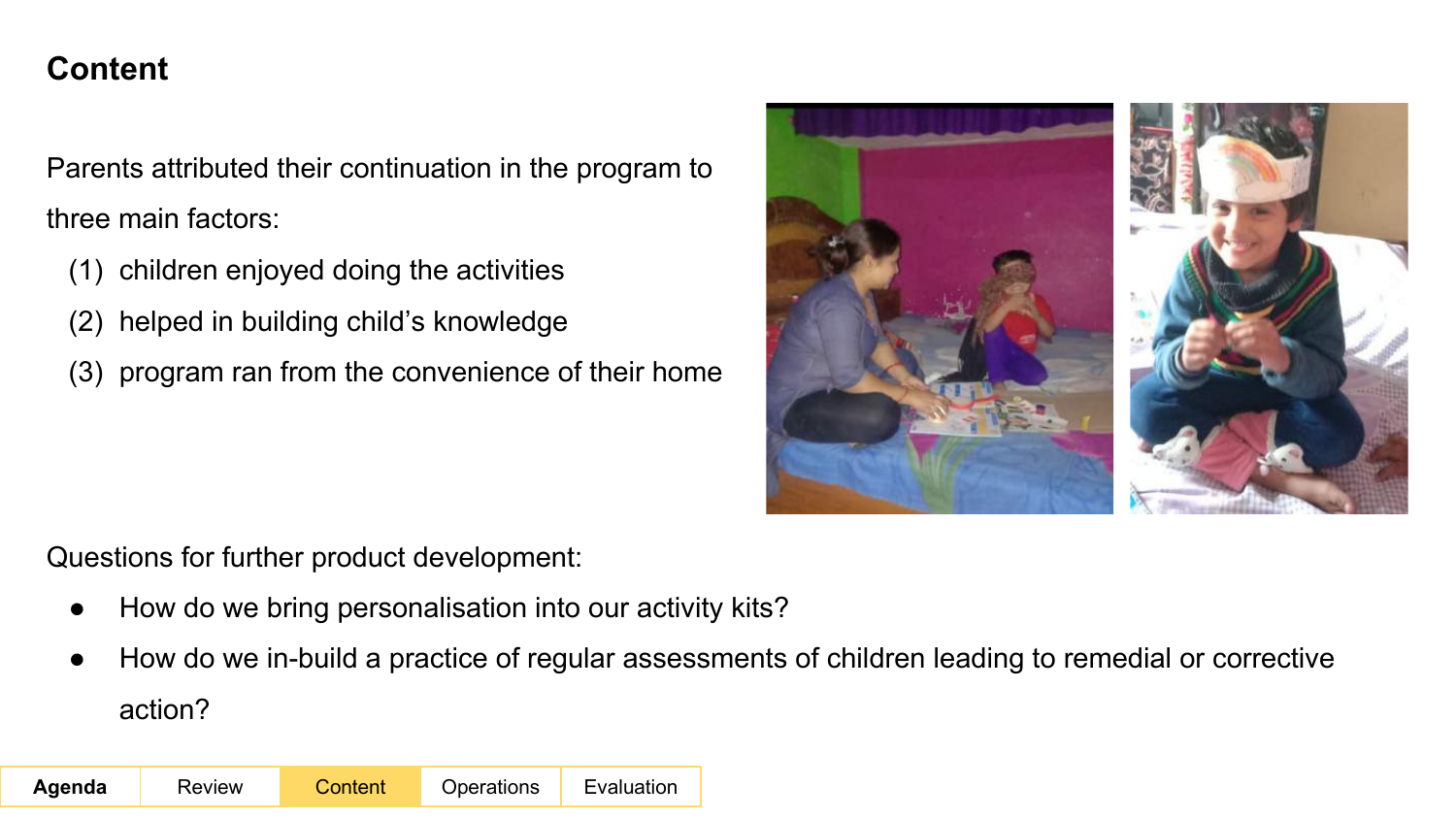## **Operations**

| <b>Operations Snapshot</b>        |      |
|-----------------------------------|------|
| No. of Communities                | 18   |
| No. of Operations Managers        | 3    |
| No. of Community Leads            | 4    |
| No. of Marketing Executives       | 2    |
| No. of Relationship Managers      | 63   |
| Price Point per Kit               | ₹100 |
| Lifetime Children Enrolled        | 2621 |
| <b>Children Active at Present</b> | 1946 |

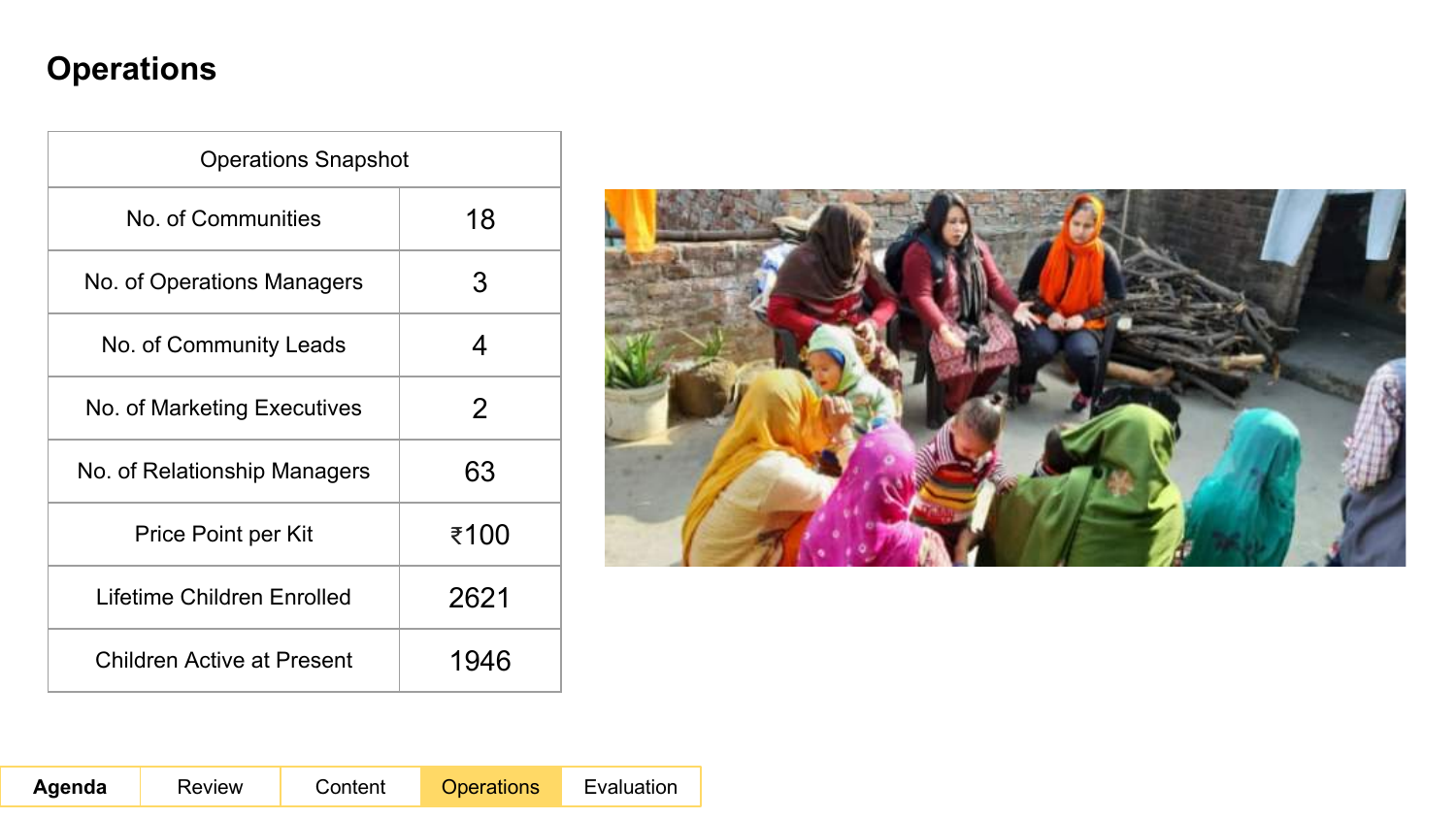### **Operations**

To build a stronger data driven culture to guide Operations and decision-making, rebuilt and iterated internal Customer Relationship Management Tools (CRMs).

|                                  |                                                                                                                                                                                                                                                                                                                                                                                                                                                        |           | $\mathbf{H}$   | C                                 | D                |                         | P.                    | $\mathfrak{S}$ :<br>$-1$    | H                             |      |                         |                                           |              | AJ.                          | <b>N</b>              | $\alpha$                           | P              |
|----------------------------------|--------------------------------------------------------------------------------------------------------------------------------------------------------------------------------------------------------------------------------------------------------------------------------------------------------------------------------------------------------------------------------------------------------------------------------------------------------|-----------|----------------|-----------------------------------|------------------|-------------------------|-----------------------|-----------------------------|-------------------------------|------|-------------------------|-------------------------------------------|--------------|------------------------------|-----------------------|------------------------------------|----------------|
| डाटा फॉर्म<br>* Required         |                                                                                                                                                                                                                                                                                                                                                                                                                                                        | Parent ID | <b>RM</b> Code | <b>RM-Parent</b><br><b>Status</b> | Parent<br>Status | <b>RM Start</b><br>Date | <b>RM</b> End<br>Date | Parent<br><b>Start Date</b> | Parent End Hold Start<br>Date | Date | <b>Hold End</b><br>Date | लीड ID (अगर<br>सारथी कि तरफ<br>ਦੇ ਗੀਤ ਹੈ) | बच्चे का नाम | वच्चा कॉनसी<br>कक्षा में है? | बच्चे की जन्म<br>तिथी | वच्चा किस टाइप<br>के स्कूल में है? | माता का नाम    |
|                                  | <b>ACCOUNT</b><br>2920                                                                                                                                                                                                                                                                                                                                                                                                                                 | 2574      | M314           | Active                            | Enrolled         | 2/2/2020                |                       | 2/2/2020                    |                               |      |                         |                                           | Kama         | 1st                          | 21/11/2011            | प्राडवेट                           | Aasha          |
|                                  | --<br>2921                                                                                                                                                                                                                                                                                                                                                                                                                                             | 2575      | M221           | Active                            | Enrolled         | 2/3/2020                |                       | 2/3/2020                    |                               |      |                         |                                           | Saransh      | <b>UKG</b>                   | 24/11/2015            | प्राइवेट                           | Madhu          |
| जुड़े हुए पैरेंट का विज़िट फॉर्म | -<br>2922                                                                                                                                                                                                                                                                                                                                                                                                                                              | 2576      | M221           | Active                            | Enrolled         | 2/3/2020                |                       | 2/3/2020                    |                               |      |                         |                                           | Hinnu        | Play                         | 15/6/2017             | प्राइवेट                           | Madhu          |
|                                  | ---<br>2923                                                                                                                                                                                                                                                                                                                                                                                                                                            | 2577      | M305           | Active                            | Enrolled         | 2/3/2020                |                       | 2/3/2020                    |                               |      |                         |                                           | Kashish      | Play                         | 3/11/2011             | स्कूल नहीं जाता                    | Saban          |
| विसिट की तारीख *                 | -<br>2924                                                                                                                                                                                                                                                                                                                                                                                                                                              | 2578      | M305           | Active                            | Enrolled         | 2/3/2020                |                       | 2/3/2020                    |                               |      |                         |                                           | Mayank       | UK <sub>3</sub>              | 2/1/2013              | प्राइवेट                           | Asha           |
| Date                             | --<br>2925                                                                                                                                                                                                                                                                                                                                                                                                                                             | 2579      | M206           | Active                            | Enrolled         | 1/2/2020                |                       | 1/2/2020                    |                               |      |                         |                                           | perdna       | Nursery                      | 6/12/2015             | आइवेट                              | geeta          |
|                                  | <b>CONTRACT</b><br>2926                                                                                                                                                                                                                                                                                                                                                                                                                                | 2580      | <b>M206</b>    | Active                            | Enrolled         | 1/30/2020               |                       | 1/30/2020                   |                               |      |                         |                                           | khana        | No Class                     | 4/1/2017              | स्कूल नहीं जाता                    | pooja          |
| $\bullet$                        | 2927                                                                                                                                                                                                                                                                                                                                                                                                                                                   | 2581      | M327           | Active                            | Enrolled         | 2/4/2020                |                       | 2/4/2020                    |                               |      |                         |                                           | Neha         | No Class                     | 17/01/2015            | स्कूल नहीं जाता                    | Rupa           |
|                                  | 222<br>2928<br><b>CONTRACTOR</b>                                                                                                                                                                                                                                                                                                                                                                                                                       | 2582      | M327           | Active                            | Enrolled         | 2/4/2020                |                       | 2/4/2020                    |                               |      |                         |                                           | Alush        | Play                         | 14/01/2017            | प्राइवेट                           | Priynke tiwari |
|                                  | 2929                                                                                                                                                                                                                                                                                                                                                                                                                                                   | 2583      | M327           | Active                            | Enrolled         | 2/4/2020                |                       | 2/4/2020                    |                               |      |                         |                                           | Preeti       | Play                         | 7/03/2018             | आइवेट                              | Preett         |
| सहयोगी कोड़                      | $\frac{1}{2} \left( \frac{1}{2} \right) + \frac{1}{2} \left( \frac{1}{2} \right) + \frac{1}{2} \left( \frac{1}{2} \right) + \frac{1}{2} \left( \frac{1}{2} \right) + \frac{1}{2} \left( \frac{1}{2} \right) + \frac{1}{2} \left( \frac{1}{2} \right) + \frac{1}{2} \left( \frac{1}{2} \right) + \frac{1}{2} \left( \frac{1}{2} \right) + \frac{1}{2} \left( \frac{1}{2} \right) + \frac{1}{2} \left( \frac{1}{2} \right) + \frac{1}{2} \left($<br>2930 | 2584      | M322           | Active                            | Drop Out         | 2/4/2020                |                       | 2/4/2020                    | 2/8/2020                      |      |                         |                                           | Anas         | 1st                          | 01/01/2016            | सरकारी                             | Sont           |
|                                  | <b>Contract</b><br>2021                                                                                                                                                                                                                                                                                                                                                                                                                                | 2585      | M322           | Active                            | Enrolled         | 2/4/2020                |                       | 2/4/2020                    |                               |      |                         |                                           | Doll         | No Class                     | 01/01/17              | स्कूल नहीं जाता                    | Vinesh         |
|                                  | 2992                                                                                                                                                                                                                                                                                                                                                                                                                                                   | 2586      | M314           | Active                            | Enrolled         | 2/4/2020                |                       | 2/4/2020                    |                               |      |                         |                                           | Falk         | No Class                     | 2/11/2                | स्कूल नहीं जाता                    | Shabnm         |
| Choose<br>$\mathbf{v}$           | - 22<br>2933                                                                                                                                                                                                                                                                                                                                                                                                                                           | 2587      | M227           | Active                            | Enrolled         | 2/4/2020                |                       | 2/4/2020                    |                               |      |                         |                                           | Ayyanna      | Play                         | 5/1/2017              | प्राइवेट                           | Nitya Ra       |
|                                  | =4<br>2934<br>فتشت                                                                                                                                                                                                                                                                                                                                                                                                                                     | 2588      | M327           | Active                            | Enrolled         | 2/4/2020                |                       | 2/4/2020                    |                               |      |                         |                                           | Neha         | Play                         | 01/01/2017            | प्राइवेट                           | Pinki          |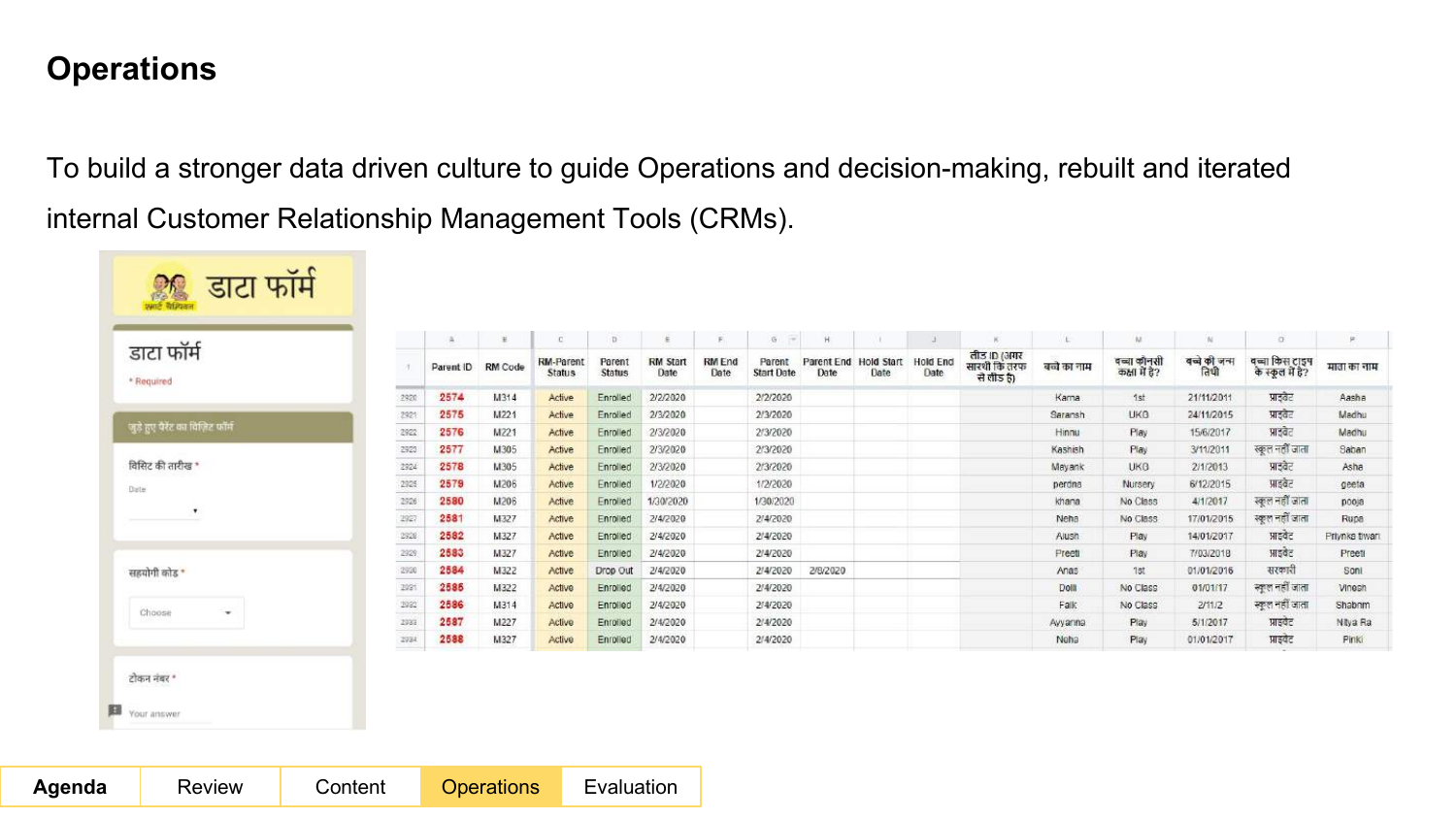### **Evaluation**

To measure the impact of Saarthi's program, partnered with two Monitoring and Evaluation agencies:

- Evaldesign (New Delhi)
- Center for Early Childhood Education and Development (CECED, Ambedkar University, Delhi)

#### **Evaldesign Qualitative Study**

Objective of the Study: to identify parent profiles (highly involved in facilitating activities, moderately involved in supervising activities, indifferent to Saarthi activities) and to identify strategies and communication to shift parents on spectrum from being indifferent to highly involved.

Methodology: categorise parents into groups: highly involved, moderately involved and indifferent

randomly select 4 families from each group to follow as case studies over several

weeks

tweak Relationship Manager training and communication inputs during this time